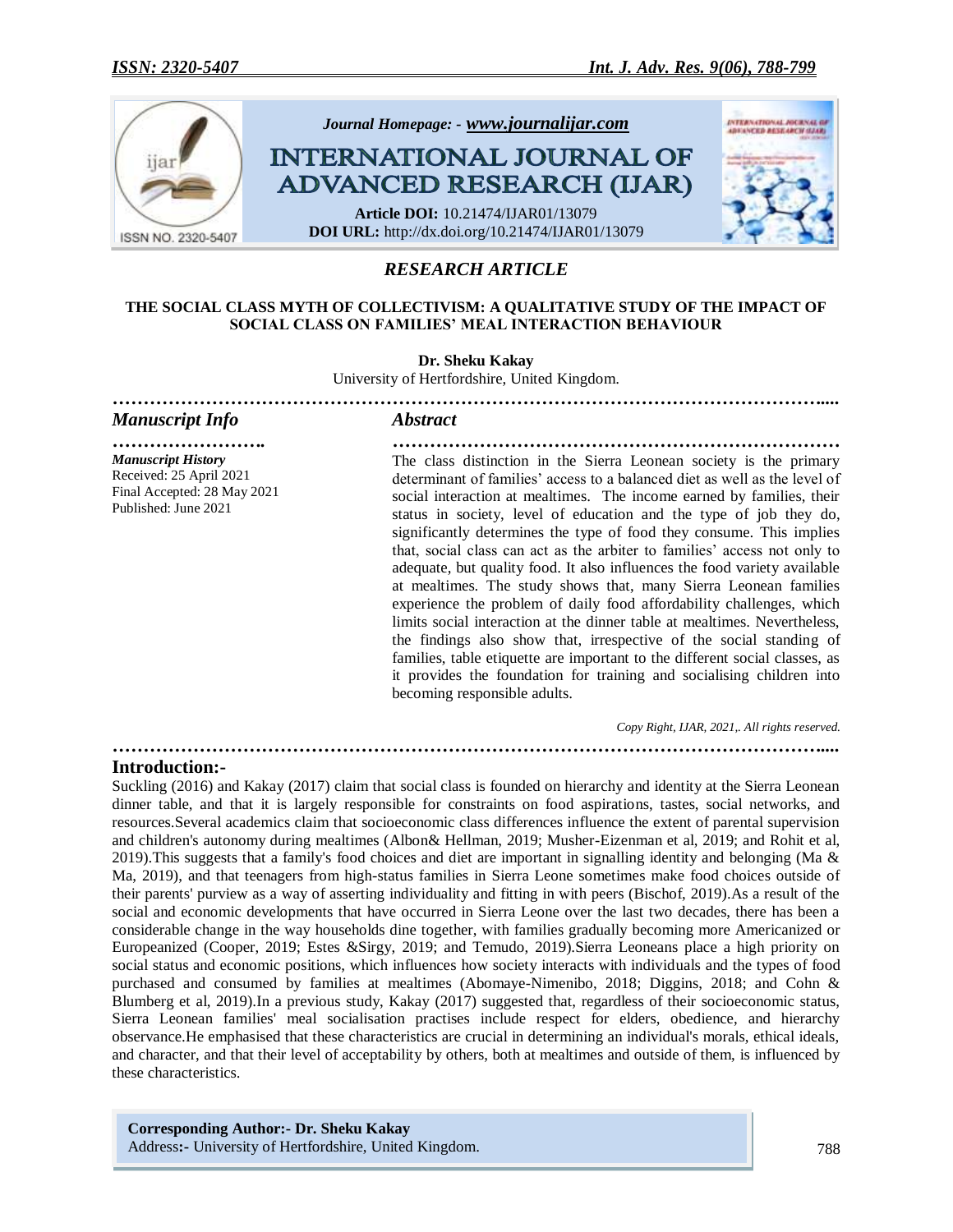The accumulation of high social status in Sierra Leonean society results in the use of Western lifestyles or values at mealtimes (Abraham et al, 2013; and Mfum-Mensah, 2018).In Sierra Leone, the ethnic group known as creoles, who are emancipated slaves from the United States and/or the United Kingdom, has a strong social class differentiation at mealtimes (Kakay, 2017).They have more individualistic and British or American thinking during mealtimes than normal Sierra Leonean families from other ethnic groups(Bulte et al, 2018; Ireson, 2018; and Kelly, 2019).This is due to the fact that they are becoming more self-reliant, autonomous, and independent than the average Sierra Leonean from other ethnic backgrounds (Abraham et al, 2013; and Mfum-Mensah, 2018).This is in line with the findings of Glennerster et al (2013), McFerson (2013), and Allen & McDermott (2018), who found that creole families are more independent at mealtimes than normal Sierra Leonean families, and that they are heavily impacted by British and American traditions.In conclusion, upper-income households, creoles, and elites are more likely to practise individualism; either because of their educational attainment or the influence of locations they have travelled/visited and/or lived(Kakay, 2017).He reiterated that in such cases, they are likely to absorb the individualistic culture of the places they have lived/visited. Regardless of their social status, however, some people within these groups still exhibits collectivistic tendencies.

Triandis (2018), Li et al (2019), and De Mooij (2019) conclude that there is little or no empirical evidence, models, or frameworks to explain the influence of social class on the meal social interaction behaviour of collectivist families.As a result, the purpose of this study is to collect empirical data that demonstrates the conceptualization of social class and its corresponding influence on family meal social interaction behaviour in Sierra Leone. In this paper, the author investigated the impact of education, income, occupation, and authority on the meal consumption behaviour of Sierra Leonean families and used them as benchmarks in assessing the behaviour of families (husband and wife) across religions (Islam and Christianity) and ethnic groups in order to highlight their effect on the meal social interaction behaviour of Sierra Leonean families.

# **Methods:-**

The researcher performed semi-structured one-on-one face-to-face qualitative interviews with families to learn about the social class elements that influenced their dinner social interaction behaviour.This enabled families from various ethnic and religious backgrounds to express their views on the social class attributes that influence their meal social interaction behaviours using their own words. During the semi-structured interviews, the researcher established a theme and let the conversation flow naturally based on what respondents said about their families' meal social interaction behaviour.

# **Participants and recruitment**

The researcher used snowballing, convenience sampling, and experiential sampling to recruit families from various ethnic backgrounds from Sierra Leone's four regions, including the northern, southern, and eastern provinces, as well as the western region.The researcher focused primarily on urban areas, particularly the provincial headquarters towns, with approximately 20% of the families chosen in the north (Makeni), 20% in the south (Bo), 20% in the east (Kenema), and 40% in the west (Freetown).This means that four families were recruited in the north (Makeni), four in the south (Bo), four in the east (Kenema), and eight in the west (Freetown). Table 2 shows a sample representation and demographic information of families who participated in face-to-face semi-structured interviews (see appendix 1).A total of 20 families (20 husbands and 20 wives), for a sample size of 40, were approached from diverse houses across the country and given a detailed explanation of the study, including potential hazards of data disclosure, advantages to the country as a whole, and assurances of anonymity.The study's main participants were husbands and wives (married couples) from various ethnic and religious backgrounds. The researcher made sure that ten families from each of the denominations were chosen for the interviews, ensuring that there was a balanced religious representation (Muslim and Christian).To eliminate prejudice or the possibility of one pair influencing the other, the husbands and wives were interviewed individually. As a result, twenty families (20 husbands and 20 women) were questioned, with 50% of each religion represented (Muslim and Christian).Before the official scheduled interviews at their homes, the interviewees were given initial appointments and participant invitation letters, as well as the research themes to be covered and a participant information sheet outlining the interview protocol, commitment, benefits, risks, and confidentiality.

# **Interviews**

To avoid inconsistencies in the research process, a guideline was developed for the entire research process, which was followed from the planning phase to the implementation phase.The identification of theories and ideas that were tested using data collected from the field was aided by a review of the literature. This was accomplished using a gap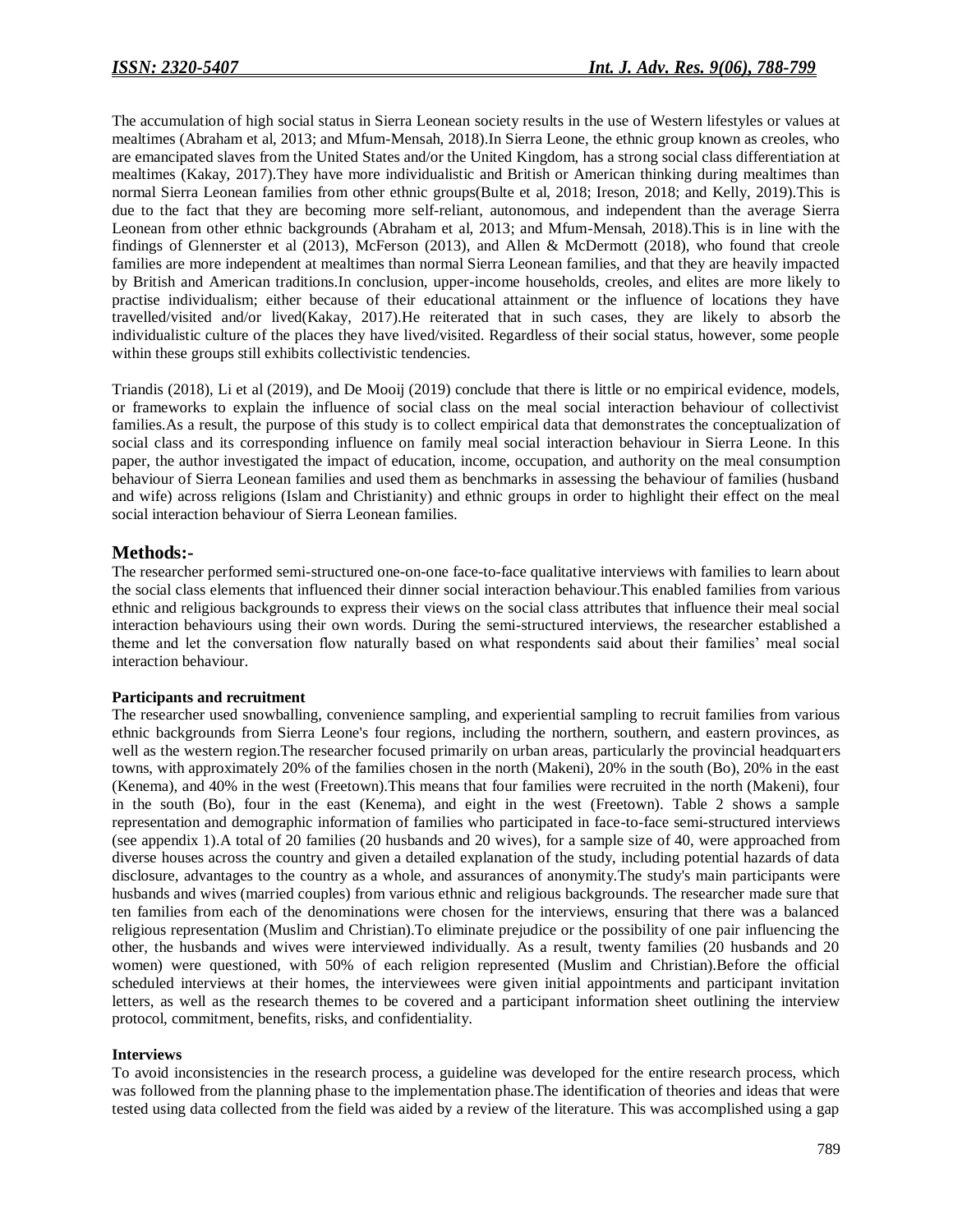analysis. The researcher relied on open-ended questions and themes to come to a broad conclusion.The themes included income, education, occupation, and authority. Each respondent's interview was scheduled for an hour, but it typically lasted between 50 and 55 minutes. The interviews were conducted at the interviewees' homes, and the conversations were recorded on a digital audio recorder.

### **Data analysis**

To facilitate analysis and coding, the researcher transcribed all of the data verbatim and imported it into NVIVO 10. During the analysis, an iterative approach of reading and rereading the transcripts, identifying themes and patterns, and comparing across the data was used.Thus, consistency in the coding process assisted in identifying redundancies and overlaps in the scheme's categorisation, which was then grouped both sequentially and thematically. The usage of NVIVO 10 aided in the creation of an audit trail utilising memos, which served as proof of the Research findings.Following data collection and coding, the data was summarised and organised by comparing the responses provided by different family members (husband and wife) and conceptualising the interpretation of each category by each family member, as well as how they interact with one another.The researcher noted that there were sometimes differences in responses from different family members, which could have prompted the use of more than one code, resulting in the formation of different sub-categories. The researcher worked independently on the categorization methodology, code assignment, and interpretation and assessment of the transcripts.He made certain that any discrepancies in interpretations, as well as commonalities and distinctions, were detected and correctly rectified. As a result, the researcher used triangulation to improve the data's credibility.Furthermore, the audio recordings and associated transcripts (field notes) were transcribed as soon as the researcher returned from the field to avoid superfluous information and data accumulation as well as the loss of critical data.

# **Results And Findings:-**

In the one-on-one semi-structured face-to-face interview, the researcher used a sample of 40 respondents ranging in age from 18 to 65 years. Table three shows a tabular representation of the sample and personal data (see appendix). The researcher regarded the husband and wife (married couples) in each family as the primary interview participants.To ensure a fair response and interpretation of the results, twenty families (20 husbands and 20 women) were chosen. It was critical that the data was saturated after the twentieth family because the information gathered from the 18th, 19th, and 20th families (35th, 36th, 37th, 38th, 39th, and 40th interviewees) was identical tothose of previous respondents.

# **Key findings of the study**

Affordability, family cohesiveness, authority, punctuality, participation, social etiquette, and enlightenment were identified as key social class ingredients influencing families' meal social interaction behaviour in this study.The impact of each sub-theme on participating males and females was thoroughly evaluated and discussed. The themes and sub-themes that emerged from the research are depicted in Figure 1 and Table 1.

**Figure 1:-** A diagrammatic representation of the factors influencing social class on collectivist families' meal



**Source:** Kakay, S. (2017, p.429).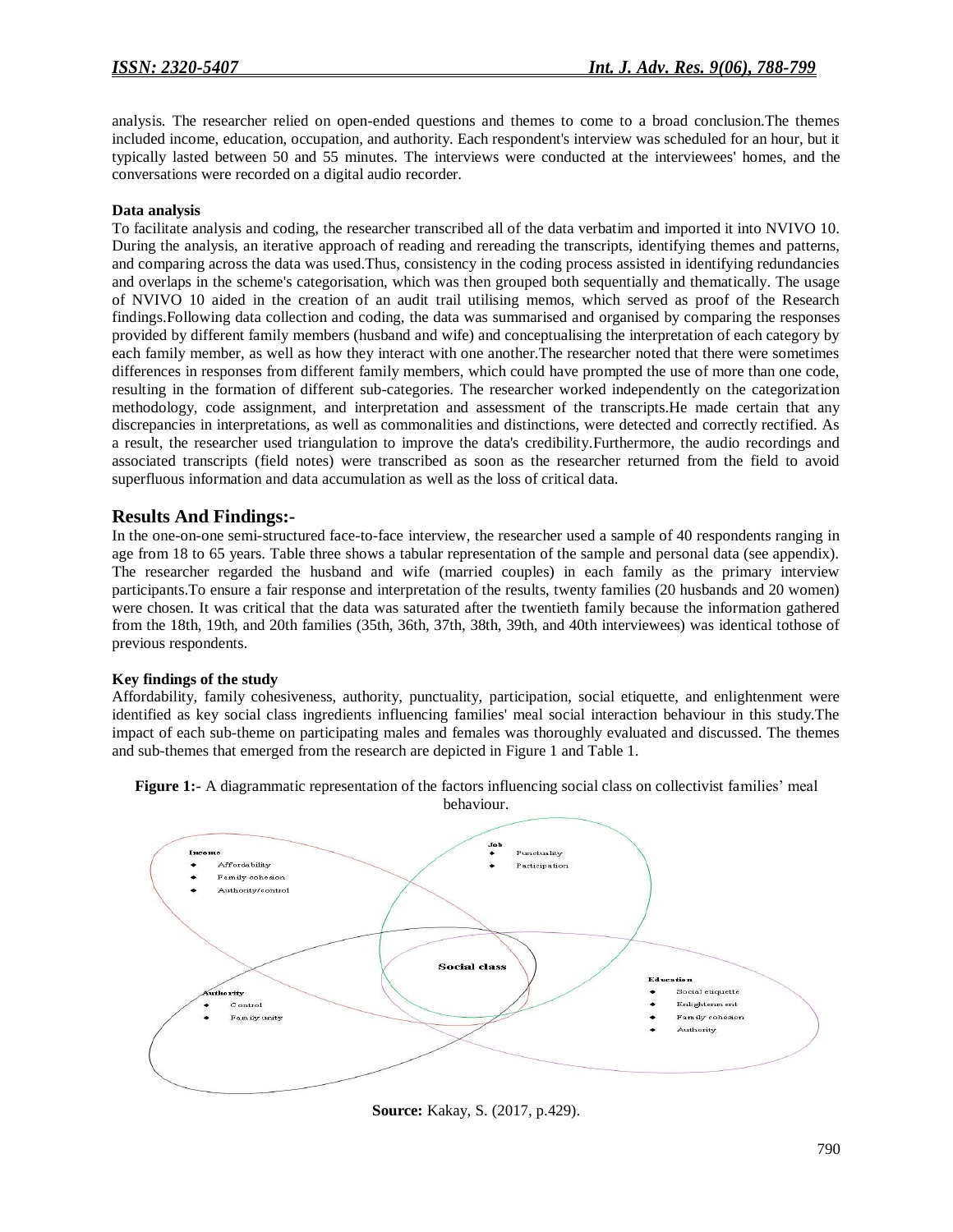| Table 1:- Thematic Analysis and schematic summary diagrams of the social class factors influencing families' meal |  |
|-------------------------------------------------------------------------------------------------------------------|--|
| consumption behaviour.                                                                                            |  |
|                                                                                                                   |  |

| <b>Interviews with Families</b> |                                                                                                               |                                         |                                                                                                                                                                                                                                                                                                                                                                                                                                                                                                                                                                                                                                                                                                                                                            |
|---------------------------------|---------------------------------------------------------------------------------------------------------------|-----------------------------------------|------------------------------------------------------------------------------------------------------------------------------------------------------------------------------------------------------------------------------------------------------------------------------------------------------------------------------------------------------------------------------------------------------------------------------------------------------------------------------------------------------------------------------------------------------------------------------------------------------------------------------------------------------------------------------------------------------------------------------------------------------------|
| Literature                      | <b>Questions</b>                                                                                              | <b>Field Themes</b>                     | Sub-themes                                                                                                                                                                                                                                                                                                                                                                                                                                                                                                                                                                                                                                                                                                                                                 |
| <b>Social class</b>             | does<br>How<br>income/wealth<br>affect the way<br>family<br>your<br>interact<br>socially<br>at<br>meal times? | Affordability<br>Family<br>cohesiveness | Happiness (MW, CW, MH, CH), food quantity (MW, CW,<br>MH, CH), food quality (MW, CW, MH, CH), food variety<br>(MW, CW, CH), participation/appetite (MW, CW, CH),<br>accessibility, satisfaction (MW, CW, MH, CH), finance,<br>money, cash, funds, survival (CW), meal frequency (CW,<br>CH), healthy growth (CW, MH), earnings, salary, lifestyle<br>scarcity (MH), living of standard<br>(MH),<br>(CH).<br>sustainability (MH, CH), choices (CH), affordability (MW,<br>CW, CH), family image (MW), modern foodstuffs (MW,<br>MH, CH), savings (MH), investment (MH), status (CH)<br>Family unity/stability/peace (MW, CW, MH), continuity,<br>love (CW), sharing (CW, MH), relationship building<br>(MH), understanding (CH), planning (CH), development |
|                                 |                                                                                                               | Authority                               | (MH),<br>Control (MW, MH), respect (MW, CW), confidence,<br>responsibility, management                                                                                                                                                                                                                                                                                                                                                                                                                                                                                                                                                                                                                                                                     |
|                                 | How does your<br>job affect the                                                                               | Punctuality                             | Timeliness (MW, CW, MH, CH), lateness (MW, CW, MH,<br>CH), absenteeism (MW CW, MH, CH),                                                                                                                                                                                                                                                                                                                                                                                                                                                                                                                                                                                                                                                                    |
|                                 | way<br>you<br>interact<br>with<br>your family at<br>dinner<br>the<br>table?                                   | Participation                           | Sharing, fatigue/tiredness (MW, CW, CH), stress (MW),<br>happiness (CW, MH, CH), food quality (CW, CH),<br>togetherness/unity (MW,<br>encouragement,<br>$CW$ ),<br>relationship (CW, MH), peace (MH), love (MH), control,<br>responsibility (MH, CH), friendliness, security (CH), hope,<br>variety, interaction/participation/appetite (MW, CW, CH),<br>appreciation (MW), hunger (MW), respect (CW), food<br>variety (CH)                                                                                                                                                                                                                                                                                                                                |
|                                 | How important<br>is education in<br>your family's                                                             | Social etiquette                        | table manners/table etiquette/moral ethics (MW, CW, CH),<br>hygiene (MW, CW, MH, CH), food quality/balanced diet<br>(MW, CW, CH), affordability (CH)                                                                                                                                                                                                                                                                                                                                                                                                                                                                                                                                                                                                       |
|                                 | meal<br>social<br>interaction<br>behaviour?                                                                   | Enlightenment                           | Awareness (CW, MH), civilisation (MW, CW, MH),<br>family history (MW), advice, mould behaviour, knowledge<br>(CW, CH)), idea sharing/learning/enlightenment (CW,<br>MH,<br>CH),<br>experiences,<br>planning<br>$(MH)$ ,<br>information/communication (CH), development (MH),<br>direction (MH, CH), modernity, judgement (CH), better<br>life, talent, rewards (CH), understanding, confidence (MW,<br>CW), advice (MW), cultural/traditional values (MW, MH),<br>division of labour (CW), decision-making (CW), religious<br>values (MH), solution/troubleshooting (CH)                                                                                                                                                                                   |
|                                 |                                                                                                               | Family cohesion                         | Meal sharing, happiness (MW), success (CW, MH, CH),<br>humility (CW), harmony/stability/unity/cohesion (CW,<br>MH, CH), decision-making, understanding, bonding,<br>relationship, appreciation, tolerance (MH), peace, societal<br>acceptance (MW),                                                                                                                                                                                                                                                                                                                                                                                                                                                                                                        |
|                                 |                                                                                                               | Authority                               | Guides behaviour/shapes behaviour (MW),<br>refine<br>character, family image (MW), obedience (MW), respect<br>(MW, CW, MH), boundaries, correct behaviour, power,<br>hierarchy/orderliness (MH), priority, responsibility (CW,<br>MH, CH),                                                                                                                                                                                                                                                                                                                                                                                                                                                                                                                 |
|                                 | How important<br>is authority in                                                                              | Control                                 | Guidance (MW, CW), receptivity (CH), obedience (CW,<br>MH, CH), rules/regulations (MW, CH), limitations,                                                                                                                                                                                                                                                                                                                                                                                                                                                                                                                                                                                                                                                   |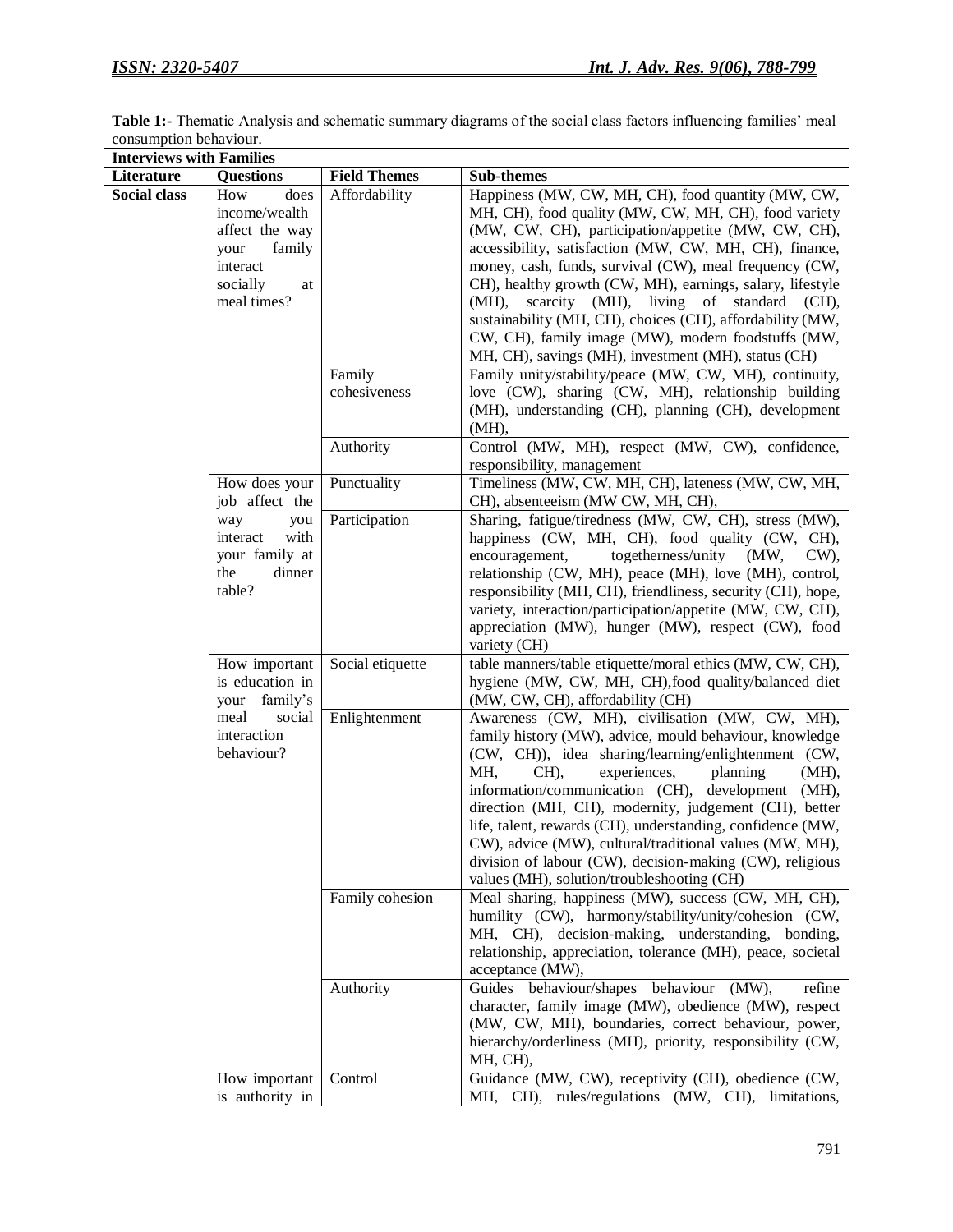| family's<br>your |       | boundaries (MW, CW), headship, breadwinner, direction  |
|------------------|-------|--------------------------------------------------------|
| social<br>meal   |       | (MH), humility (MH), hierarchy, development/progress   |
| interaction      |       | (MW, CH), law, responsibility (MW, CW, MH),            |
| behaviour<br>at  |       | Enforcement, respect (MW, CW, MH, CH), unity of        |
| dinner<br>the    |       | command, subordination, orderliness (MH), appropriate  |
| table?           |       | behaviour, confidence, instruction, fear (MH), boss,   |
|                  |       | progress, contribution, governance (CH), compliance    |
|                  |       | (CH), leadership (MW, CW), success<br>$(MW)$ ,         |
|                  |       | accountability, checks and balances (CH), control (MW, |
|                  |       | CW, MH, CH), good manners (CW), discipline (MW), age   |
|                  |       | (CW), expectations (CW), centralisation (CH), penalty  |
|                  |       | (CH)                                                   |
|                  | Unity | Unity/stability/peace (MW, CW, MH, CH), decision-      |
|                  |       | making (MW, CW, MH, CH), bonding, peace, love,         |
|                  |       | understanding, humility, cohesion, cooperation (MW),   |
|                  |       | social etiquette (MW), happiness (MW), troubleshooting |
|                  |       | (MW), bonding (MH)                                     |

Key: CW: Christian wife; MW: Muslim wife; MH: Muslim Husband; CH: Christian Husband **Source: Kakay, S. (2017, P. 427)**

| <b>Table 2:-</b> A Summary of the social class factors influencing families' meal social interaction behaviour. |                        |  |  |  |  |  |                                                                   |
|-----------------------------------------------------------------------------------------------------------------|------------------------|--|--|--|--|--|-------------------------------------------------------------------|
|                                                                                                                 | Theme Sub-theme Factor |  |  |  |  |  | $\vert$ CM $\vert$ CF in $\vert$ MM $\vert$ MF in $\vert$ Comment |

| <b>Theme</b>  | Sub-theme        | <b>Factor</b>         | CM     | CF in  | <b>MM</b> | MF in  | <b>Comment</b>               |
|---------------|------------------|-----------------------|--------|--------|-----------|--------|------------------------------|
|               |                  |                       | in     | family | in        | family |                              |
|               |                  |                       | family |        | family    |        |                              |
| <b>Social</b> | <b>Income</b>    | Food quality          | П      | $\Box$ | $\Box$    | $\Box$ | Predominant in all families  |
| class         |                  |                       |        |        |           |        |                              |
|               |                  | Food quantity         | $\Box$ | $\Box$ | $\Box$    | $\Box$ | Predominant in all families  |
|               |                  | Food variety          | $\Box$ | $\Box$ |           | $\Box$ | Emphasised by a majority     |
|               |                  |                       |        |        |           |        | (CM, CF, MF), but less by    |
|               |                  |                       |        |        |           |        | <b>MM</b>                    |
|               |                  | Happiness             | $\Box$ | $\Box$ | $\Box$    | $\Box$ | Predominant in all families  |
|               |                  | Authority/control     |        |        | П         | П      | Emphasised by a majority of  |
|               |                  |                       |        |        |           |        | Muslims only (MM, MF)        |
|               | Occupation       | Lateness/time         | $\Box$ | $\Box$ | $\Box$    | $\Box$ | Predominant in all families  |
|               |                  | constraint            |        |        |           |        |                              |
|               |                  | Participation         | $\Box$ | $\Box$ | $\Box$    |        | Emphasised by a majority     |
|               |                  |                       |        |        |           |        | (CM, CF, MM), but less by    |
|               |                  |                       |        |        |           |        | <b>MF</b>                    |
|               |                  | Absence               |        |        | $\Box$    | П      | Emphasised by a majority of  |
|               |                  |                       |        |        |           |        | Muslims only (MM, MF)        |
|               | <b>Education</b> | Moral ethics          | $\Box$ | $\Box$ | $\Box$    |        | Emphasised by a majority     |
|               |                  |                       |        |        |           |        | (CM, CF, MM), but less by    |
|               |                  |                       |        |        |           |        | <b>MF</b>                    |
|               |                  | Hygiene               | $\Box$ | $\Box$ | $\Box$    | П      | Predominant in all families  |
|               |                  | Knowledge             |        |        | $\Box$    |        | Emphasised by a majority of  |
|               |                  |                       |        |        |           |        | MM only                      |
|               |                  | Civilisation          |        | $\Box$ |           |        | Emphasised by a majority of  |
|               |                  |                       |        |        |           |        | CF only                      |
|               |                  | Balanced<br>diet/food | $\Box$ |        | $\Box$    |        | Emphasised by a majority of  |
|               |                  | quality               |        |        |           |        | males regardless of religion |
|               |                  |                       |        |        |           |        | (CM, MM)                     |
|               |                  | Table etiquette       |        | $\Box$ |           | $\Box$ | Emphasised by a majority of  |
|               |                  |                       |        |        |           |        | females<br>regardless<br>of  |
|               |                  |                       |        |        |           |        | religion (CF, MF)            |
|               |                  | Family cohesion       | П      |        | П         |        | Emphasised by a majority of  |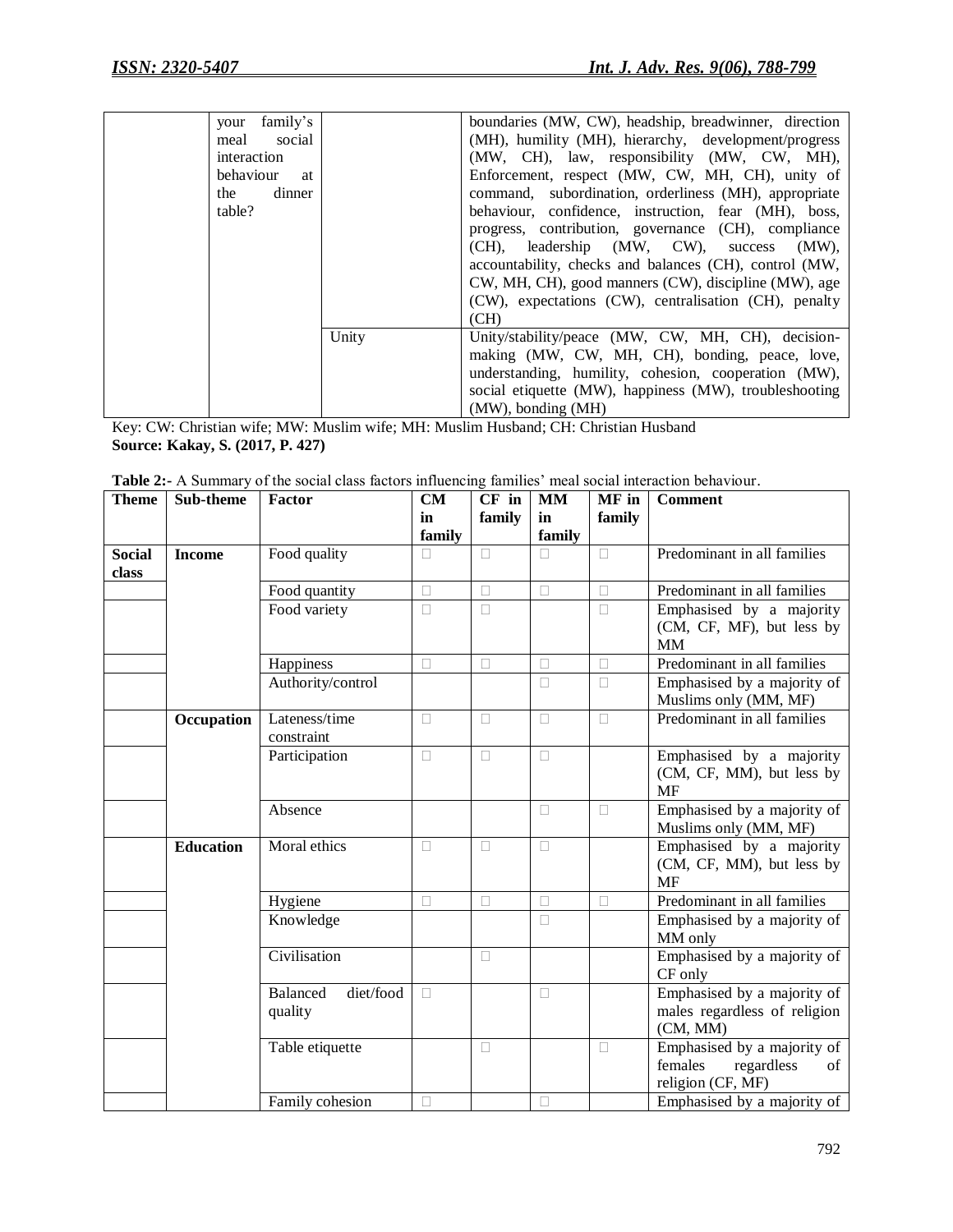|                  |                       |  |  | males regardless of religion |
|------------------|-----------------------|--|--|------------------------------|
|                  |                       |  |  | (CM, MM)                     |
| <b>Authority</b> | Hierarchy/boundaries  |  |  | Emphasised by a majority of  |
|                  |                       |  |  | males regardless of religion |
|                  |                       |  |  | (CM, MM)                     |
|                  | Control               |  |  | Predominant in all families  |
|                  | Family                |  |  | Predominant in all families  |
|                  | unity/stability/peace |  |  |                              |
|                  | Decision-making       |  |  | Emphasised by a majority of  |
|                  |                       |  |  | MF only                      |

**Source: Kakay, S. (2017, p. 218)**

#### **Evaluating the influence of income on families' meal social interaction behaviour**

Due to the prevalence of low earnings in Sierra Leonean families, income not only determines the quantity and quality of food available at mealtimes, but it also determines access to variety. Many families claimed that income influences their level of happiness and social interaction at mealtimes.They contended that the more food available at the dinner table, the better the discourse and orderliness at the dinner table, whereas a lack of food availability causes unhappiness, feuding, and discord among children during mealtimes.Many families, however, indicated that, despite the anxiety and discord caused by insufficient food at mealtimes, the fluctuation in income with the corresponding fluctuation in food availability at mealtimes is normal for their children.This implies that they are more willing to accept limited food availability at mealtimes and are increasingly understanding when their parents' circumstances change.Furthermore, the findings revealed that family income is not only used to purchase food but is also sometimes used to address extended family problems such as bereavement and other unforeseen problems.

*"Well, as I previously stated, when you create western cuisine, you will notice that people are pleased and consume big quantities of the food; nevertheless, if you create our native food, such as potato leaves, they will eat, but they will not be truly happy". If your salary is good, as I mentioned most of the time, you will be willing to create largely western dishes, but we modify when there is less income in the house from time to time.Income has an impact on how people interact; as I previously stated, if you don't give them what they want, they will be unhappy, and their level of involvement will drop. If you have aenough income, you can always provide what the family wants, but if you don't, you'll have to make adjustments to ensure that food is provided to the family every day."*(Interviewee 7, Christian, Female).

The findings also suggest that Muslim and Christian females were more concerned about the quantity, variety, and quality of food as the key influences of their families' mealtime interactions.Despite these similarities, Muslim females, unlike their Christian counterparts, were more likely to believe that income serves as an enabler in controlling their children's behaviour at mealtimes.This implies that income is important in ensuring a sustainable livelihood and, perhaps more importantly, in promoting orderliness and a sense of appreciation, particularly among children.

*"As I previously stated, if we have enough income, everyone will be happy, especially the children, because they will be able to access more food, and the quality of food at the dinner table will be of the type that everyone desires.We can also purchase a variety of foods. However, when our incomes are insufficient to obtain the appropriate quality and quantity of foodstuffs, our children may be sad because they are not adequately fed and are likely dissatisfied*  with the quality of the food, but regardless, we always stay together as a family and try not to show it *outside."*(Interviewee 19, Female, Muslim)

*"Income is critical because we can only speak of having a stable and good family if we can provide for our children. It is tough to even control our children if we do not have the money to provide for them.When a family has aenough income, they will always be happy, and they will be admired by their neighbours and other people. Income is also important because it brings respect to the family. in Africa, if you do not have income, people will not respect you. Even your children will sometimes refuse to listen to you if you are unable to meet their basic needs."*(Interviewee 37, Female, Muslim)

Like the Muslim and Christian females, their male counterparts identified food quality, quantity, variety, and happiness as the primary influencers of their families' meal behaviour. Unlike their Christian counterparts, however,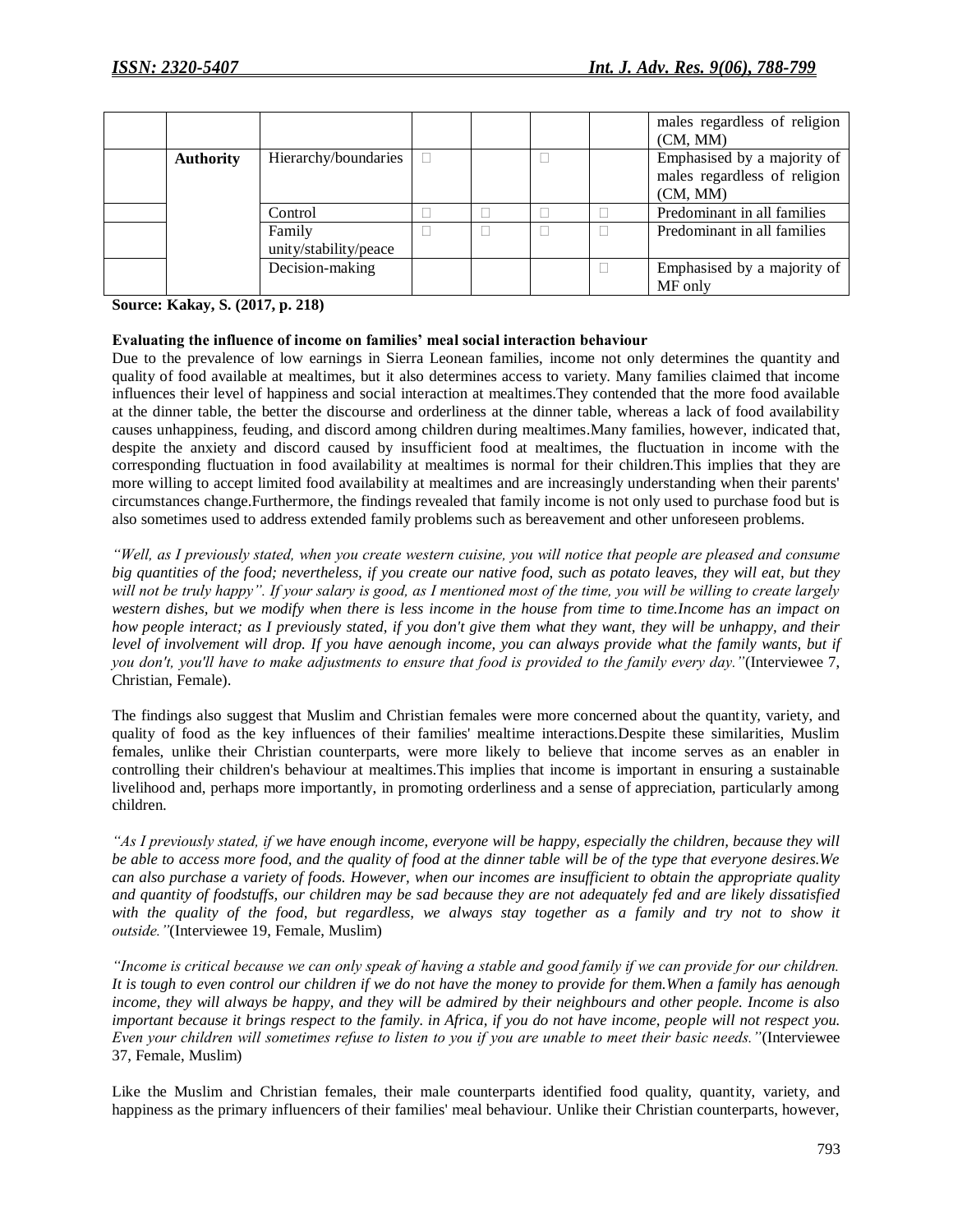Muslim spouses see income as a critical instrument for regulating and reining in the behaviour of their family, particularly their children.

*"First and foremost, it has an impact on the quality of food served and cooked for the family, and when the food is good, you can feel the kids' emotions, and they will be very happy. Furthermore, when there is enough food, they will not cry after eating because they will be satisfied and fed.However, if the food is insufficient and the children are not fed, the older children will complain while the younger children would scream since they require more. As a result, income influences the quality, diversity, and even the quantity of food available at mealtimes.And the meal is not only limited to the solid aspect, such as rice, but you must also include other ingredients or treats to go along with the food, so that they will enjoy the meal, which is influenced by the type of income you have."*(Interviewee 34, Male, Muslim)

#### **Analysing the impact of job on families' meal social interaction behaviour**

Most families reported that their jobs had a negative impact on their families' socialisation during mealtimes. They claimed that their employment not only limit the amount of times their families dine together as a unit, but also affect the timeliness with which meals are prepared, delivered, and consumed.As a result, late meal preparation has a significant impact on the rate of participation, particularly among children, and causes loss of appetite, as it disrupts their consumption pattern, and sometimes even pushes others to seek alternative sources to satisfy their hunger. Furthermore, the findings reveal that families rely on their professions as a source of income.Implicitly, the money earned serves as a provision for better food at the dinner table, as well as a welcoming environment for effective socialisation and interaction at mealtimes. As a result, it promotes family unity and happiness, particularly among children during mealtimes.

*"My job provides me with money, which allows me to support my family. As I previously stated, if I can give better food at the dinner table, the interaction will be much more successful and amicable since the children will be happy, as would everyone else at the table."*(Interviewee 16, Male, Christian).

The findings also show that Muslim and Christian females shared a commonality in the areas of lateness/time constraint and absences from the dinner table as the primary impact their jobs have on their families' meal behaviour.Christian females, on the other hand, expressed concern about the impact their jobs have on their families' rate of participation or loss of appetite at mealtimes, an issue that Muslim females were less concerned about.

*"...sometimes I come home late from work, and by then they have finished eating dinner, or sometimes I work so hard at my job that when I come home, I have less time, and feeling tired and losing appetite causes me not to want to share the dinner table.I just check on the kids to make sure they're okay and tell them to close the main gate and go to bed. And when my husband is out of town, I work a lot, which has an impact on my family when I get home."*(Interviewee 3, Female, Christian)

Like the Muslim and Christian females, their male counterparts emphasised lateness, time constraints, participation rate, and absence at mealtimes as the primary influences on their families' meal behaviour.This means that, while jobs provide income for families' daily needs, they can also act as a deterrent to their socialisation and interaction at mealtimes, affecting family unity.

*"I could come home and be at the dinner table when I get a call that something has gone wrong, and I'll have to leave the table abruptly to attend to the problem. Sometimes, even before we have dinner, I will get a call and leave the house before dinner is served. When I stay out longer than expected, my family starts nagging me to come home and join them for dinner. Sometimes I get lucky and get to join them, but other times they have supper without me, which has an impact on my participation."*(Interviewee 14, Male, Christian)

#### **Analysing the influence of education on families' meal social interaction behaviour**

Education is critical to improving family mealtime behaviour and teaches children basic table manners and etiquette such as non-use of vulgarity, silence, respect, and politeness at mealtimes.Many families argue that it teaches basic hygiene, such as washing hands before meals and cleaning the dining area to reduce the spread of diseases, and that the dinner table serves as a forum for discussing historical events and stories, which significantly increases children's knowledge and understanding.Most significantly, knowledge instils confidence, improves a person's ability to talk in public, and adds value to table discussions. It contributes to the spiritual development of family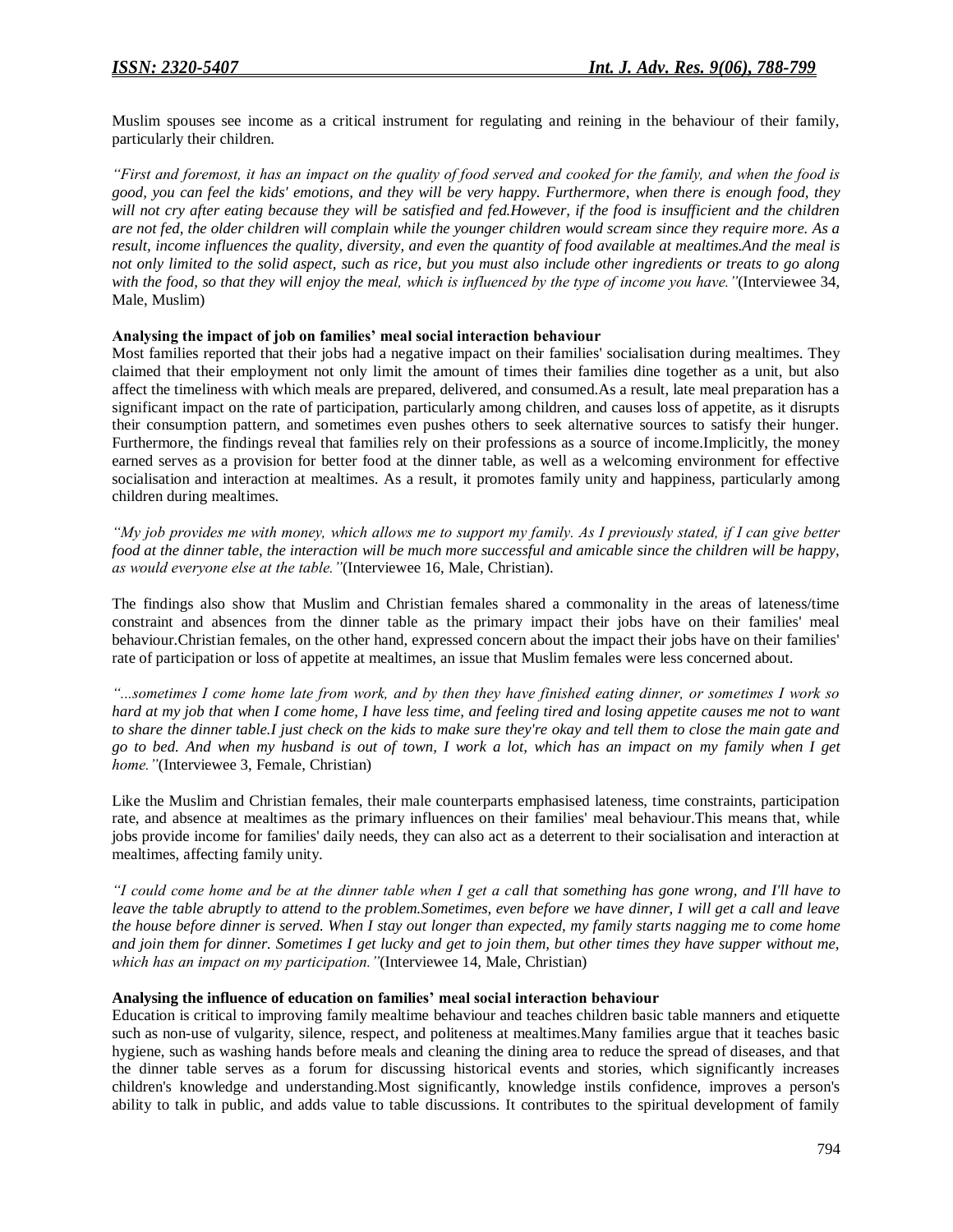members by teaching them how to pray before and after meals and expanding their knowledge of how to seek God.Some have suggested that socialisation of girls into meal preparation, serving, and wiping the dining table after meals is an important element of lunchtime education. Many people believe that a young girl who has been socialised and schooled in how to cook and serve a meal at dinner has a better chance of finding a decent and stable husband/home than one who has not.

*"Most of what we teach our children serves as a forum for learning, a forum for improving their behaviour, and a forum for teaching them basic life ethics. Education provides the proper foundation for any family to learn, as our children can learn and understand our values through education, without which it will be very difficult to unite your family.For example, at the dinner table, we teach them not to talk while eating because the pepper will go to the wrong part of their mouth, we teach them the concept of respect for elders, which is critical in shaping their behaviour in the eyes of the general public, and we use education to help them learn and understand the difference between right and wrong. As a result, education is critical"*(Interviewee 28, Male, Christian).

The findings also demonstrate that Muslim and Christian females were equally strong in citing civilisation, table etiquette, and sanitation as important educational aspects influencing their families' mealtime interactions.This demonstrates that education is a key aspect of Sierra Leonean families' meal social interaction behaviour, regardless of ethnic or religious background, and that children are socialised to ingest these behaviours in their own families as they grow into adulthood.

*"Because it teaches basic etiquette and values, education truly offers the light to civilise behaviour in our household. For example, education explains why people wash their hands before eating, why they don't talk while eating since the pepper will go to the wrong part of their mouth, why they respect elders, and so on.Children learn how to act in public as part of their education. Children learn to treat one another and respect elders even while watching television. As a result, if these fundamental educational topics are taught to children in both school and at home, their dinner table interactions will be polite and courteous to others."*(Interviewee 21, Female, Muslim).

In line with the Muslim and Christian females, their male counterparts stated that moral ethics, hygiene, knowledge, a well-balanced diet, and family cohesion are important educational factors that influence their families' social interaction at mealtimes.This demonstrates that education is a valuable platform for knowledge sharing, storytelling, teaching basic hygiene practises, and, most importantly, it provides an enabling environment that brings the family together around a common goal.

*"Education enables us to make the best use of our God-given talents. Typically, discourse or learning begins at the dinner table, with schools and our vocations serving as a supplement.Only through education at the dinner table can we teach our children basic life ethics such as hygiene and appropriate behaviour in and out of the home. Education brings the family together on a common front."*(Interviewee 30, Male, Christian)

# **Evaluating the impact of authority on families' meal social interaction behaviour**

At the dinner table, authority is the foundation for peaceful coexistence, cooperation, and stability, as well as the driving force behind ensuring that children are humble and respectful of other family members.Most importantly, it assists the family in uniting behind a shared mealtime course/agenda. Many claims that it helps to steer family members' behaviour and ensures adherence to good ethical conduct during mealtimes. It shapes and controls children's behaviour at mealtimes, resulting in attentiveness to the chain of command and decision-making.

*"It's critical because following directions creates a calm atmosphere at the dinner table. It ensures that utensils at the dinner table are clean, and it shapes behaviour at the dinner table.Furthermore, it is critical since authorising someone to do something makes the person who gave the order proud when his or her request is followed, particularly at the dinner table. Authority guarantees that work gets completed even if you are not present, because everyone understands what is expected of them.If you don't offer orders and keep your family in line during mealtimes, the whole family will fall apart since everyone will be free to act in whatever way they want. As a result, authority helps to bring the family together in a single direction because everyone understands what is expected of them."*(Interviewee 5, Female, Christian)

The data also demonstrate that Muslim and Christian females have comparable perspectives on the role of authority in meal socialisation, citing control, family unity, stability, and peaceful coexistence as major factors at mealtimes.In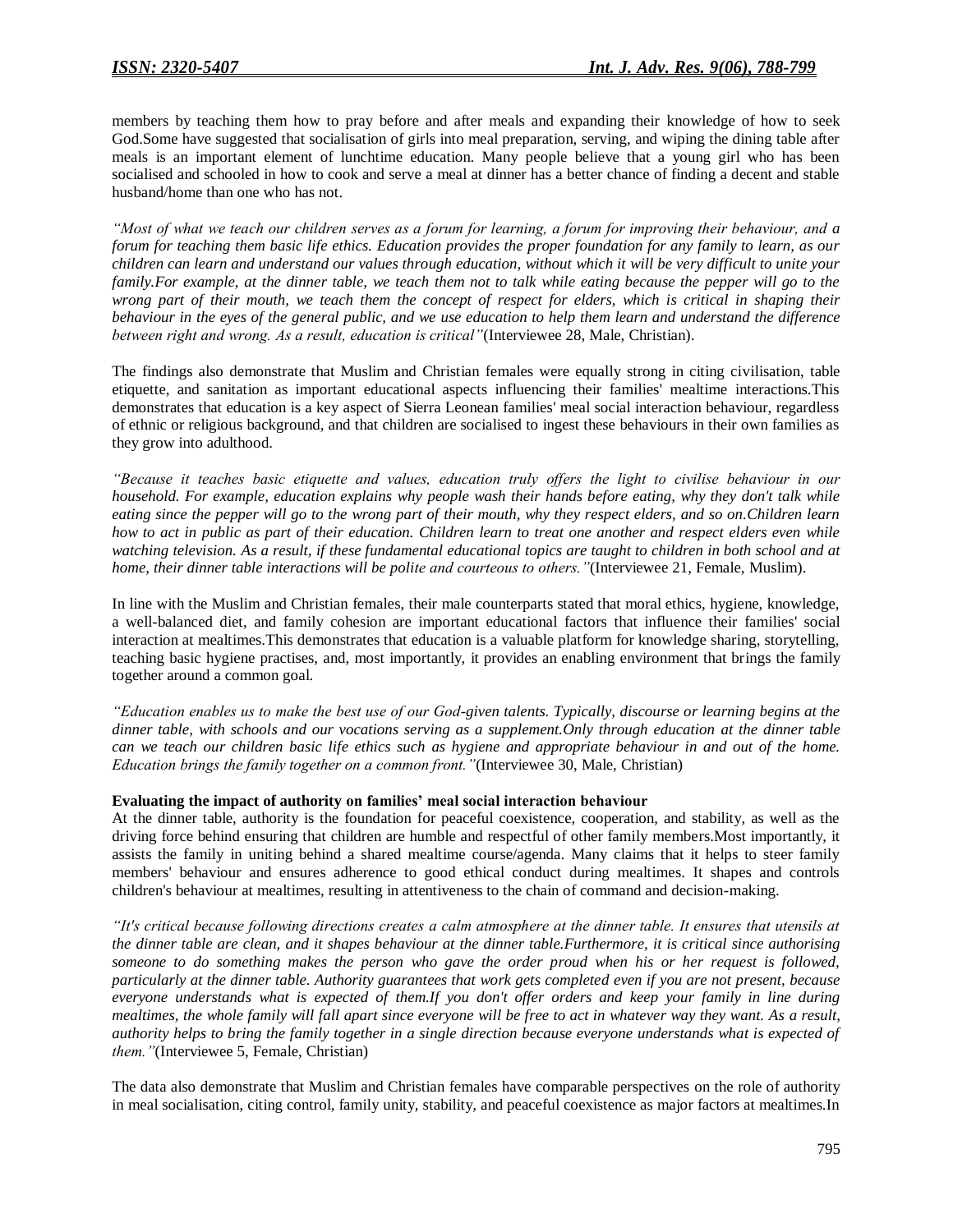terms of decision-making, however, the Muslim females were more prone to claim that it is the primary influencer of their families' behaviour during mealtimes, whereas the Christian females placed less weight on it.

*"Well, in order to have law and order at the dinner table, there has to be someone that everyone respects and fears, who is usually the figurehead. If there is no leadership, just as there is no decision-making, the entire family will be in disarray because no one listens to anyone.For example, when my husband is not present at the dinner table, the children will occasionally dispute with one another; yet, when my husband is present at the dinner table, they will be afraid to even speak. As a result, power at the dinner table promotes order and control. It also secures family togetherness, stability, and harmony by ensuring that the correct thing is done all of the time."*(Interviewee 31, Female, Muslim)

As the key authority factors influencing their families' meal social interaction behaviour, the male counterparts shared commonalities with the Muslim and Children females in the areas of hierarchy, control, and family unity.The data also suggest that Muslim and Christian males have similar mealtime customs and behaviours, regardless of ethnic or religious variations. This means that their mealtime socialisation behaviour is unaffected by cultural or religious differences.This also implies that male dominance and chauvinism are part of Sierra Leonean mealtime socialisation practise and discourse.

*"Everyone knows that the father is the family's leader, followed by the mother. As a result, everyone in the family must realise that those are the family's hierarchy or chain of command or authority, and that you must respect them.You will be severely penalised if you do not respect them. The family's unity and stability are ensured by authority. As a result, you must respect authority not only at the dinner table and at home, but also in the workplace and at school. Don't talk to authorities as you please, particularly your mother and father..."*(Interviewee 14, Male, Christian)

# **Discussion:-**

This is the first study in Sierra Leone to investigate the impact of social class on family meal social interaction behaviour. The findings indicate that food quality, food quantity, and happiness are income factors that influence the meal discourse behaviour of all families, including Muslim and Christian females and Muslim and Christian males, and determine the level of satisfaction that families experience at mealtimes. Despite these apparent similarities, differences emerged as Christian females and their male counterparts, including Muslim females, emphasised food variety as key income influencers of family mealtime behaviour.Furthermore, Muslim females and males regard income as an important factor in controlling their children's behaviour at mealtimes, a factor that Christian females and males place less emphasis on.Even among families of the same religious and gender groupings, there is divergence in views on topics such as affordability, satisfaction, family unity/stability, family image, respect, modern foodstuffs, participation, love, appetite, survival, meal frequency, healthy growth, sharing, lifestyle changes, saving, investment, development, relationship building, peace/stability, scarcity; planning; understanding; better standard of living; status; and choicesand sustainability.This implies that families see income as a facilitator of their access to not only abundant food, but also variety and a balanced diet, both of which are essential to the family's stability.The findings, which are consistent with Peacock et al (2014), show that social class is evidence of income inequality, which determines the type of food consumed by individuals. However, this study identified control, affordability, food quality, food variety, food quantity, and happiness as major influences on the meal social interaction behaviour of Sierra Leonean families.This implies that income is symbolic in ensuring families' access to a balanced diet and is necessary for the stability, unity, and happiness of the family, as well as the smooth operation of the dinner table.

Most families, including Muslim and Christian females and Muslim and Christian males, emphasised lateness and time constraints as important occupational factors influencing their families' meal social interaction behaviour.Despite these similarities, most Muslim females and males were emphatic about absenteeism as the most important factor influencing their families' meal behaviour, whereas Christian females and males were less emphatic.Furthermore, most Christian females and males, including Muslim males, reported loss of appetite as the primary job factor affecting their mealtime participation, which was less emphasised by Muslim females.The findings also demonstrate that even among families of the same religious and gender categories, disparities in opinion exist, including fatigue, participation, family unity, appreciation, stress, hunger, respect, a better relationship, control, love, responsibility, peace, and security.This implies that a majority of the interviewees are negatively impacted by time, absenteeism, and lateness at their families' mealtimes, which can have a significant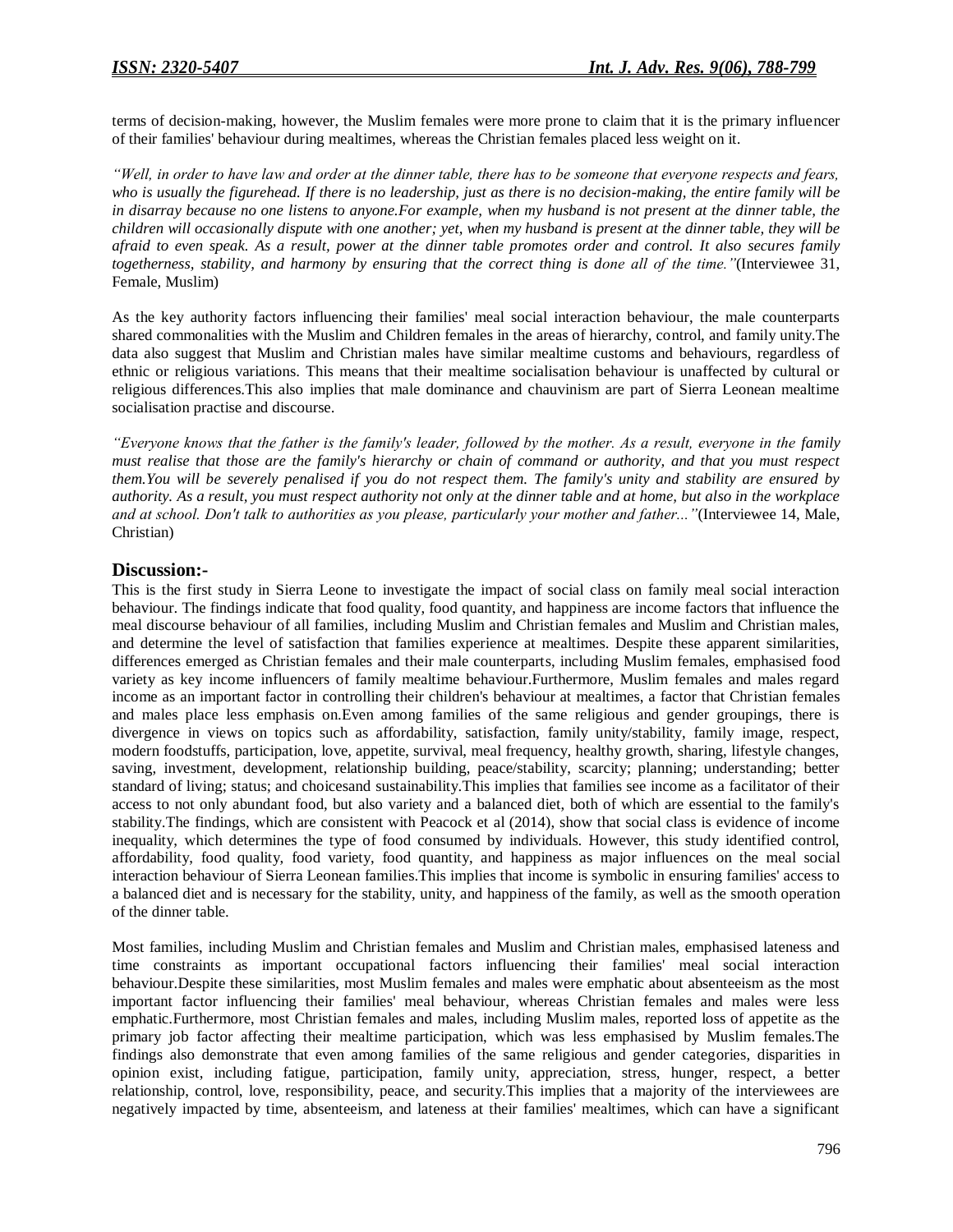impact on how they relate to their children and potentially impede proper meal supervision.Consistent with the views of Moran-Ellis and Sünker (2018), the findings show that families in collectivist societies demonstrate a unit of stratification, and that the occupation of the family head depicts their social class.This study identified tardiness, absenteeism, and timeliness as important occupational factors influencing Sierra Leonean families' meal interaction behaviour. This implies that, in a country like Sierra Leone, where work-life balance is unimportant, a family's occupation can have a negative impact on their family's meal behaviour, and potentially on organisational growth.Muslim and Christian females and Muslim and Christian males agreed that hygiene is the most important educational factor influencing their families' mealtime behaviour.Despite their commonalities, Christian females, Christian males, and Muslim males all emphasised the symbolism of moral ethics as a crucial educational aspect that influences their families' eating behaviour; a factor that Muslim females emphasised less.Furthermore, most Christian and Muslim males emphasised a healthy diet and family togetherness as significant educational aspects that influence their families' mealtime behaviour, but Muslim and Christian females placed less importance on these factors.Furthermore, the findings revealed that Muslim and Christian females were more concerned about table etiquette as a symbolic educational factor influencing their families' meal behaviour, which may be due to gender roles in socialising, teaching, and disciplining children; a factor less emphasised by their male counterparts (Muslim and Christian males).Furthermore, the findings show that, while Christian females emphasised civilisation/modernity as influencers of their families' meal behaviour, Muslim males were more emphatic about the knowledge it fosters in the family, which was less emphasised by Christian males and Muslim females.The findings also show that differences exist even among families of the same religious and gender groupings in areas such as confidence, societal acceptance, family history, advice, family image, obedience, respect, balanced diet, happiness, control, cultural/traditional values, success/progress, harmony/unity/stability, division of labour, responsibility, decision-making, knowledge, humility, and awareness.This suggests that families see mealtime education as a transformational tool that can have a positive impact on their families' mealtime behaviour, which may help keep their families healthy and disease-free.Consistent with Ghosh and Galczynski (2014), the findings show that societies classify people into strata and emphasise that in economically conscious societies, in the absence of wealth, people are classified based on their educational background.In the Sierra Leonean setting, this study reveals that moral ethics/table etiquette, civilisation/modernity, a balanced diet, family togetherness, and hygiene are educational aspects that influence families' meal behaviour.

Muslim and Christian females, as well as Muslim and Christian males, emphasised hierarchy/control, as well as family unity, cohesion, and stability, when determining the influence of authority on their families' meal behaviour.Despite these similarities, some Christian and Muslim males were emphatic about the symbolism of hierarchy and boundaries as critical authoritative factors influencing their families' meal behaviour, which is less emphasised by their female counterparts (Muslim and Christian females).Furthermore, Muslim females emphasised decision-making as a fundamental aspect of authority, whereas Christian females, Christian, and Muslim males did not.The findings also show that there are differences between families of the same gender and religious groups in areas such as respect, cooperation, development, success, social etiquette, responsibility, discipline, happiness, boundaries, troubleshooting, leadership, rules and regulations, obedience, age, expectations, decision-making, good manners, civilisation, humility, direction, bonding, fear, and reception.This indicates that families were more likely to endorse control and family unity/cohesion/stability as important characteristics of authority that influenced meal behaviour.The findings, which are consistent with Hofstede's (2003) and House et al (2013), show that power distance among families is hierarchical and power is centralised at the top, with the power holders receiving greater favour, status, privileges, and/or material reward, and that a clear distinction exists between superior and subordinate.The findings of this study show that, family unity, stability, cohesion, peace, and decision-making are important authoritative factors that influence family behaviour in Sierra Leone.This implies that children in autocratic families have very little say in the decisions made by the family's head at mealtimes and do not have the freedom to question those decisions, which can sometimes limit their access to aenough quantity and quality of food.

#### **Implications**

The study's findings shed light on Sierra Leone's social stratification and highlight how class disparity influences families' interactionat mealtimes.In terms of how income, occupation, education, and authority affect their families' eating behaviour, significant social, economic, and cultural similarities and differences exists between and within families of the same religious and ethnic groups.This shows that, despite similarities, the concept of social class can vary from one family to the next due to social and economic divisions in society, which impacts consumption and meal interaction behaviour.The study shows that, while social class differences affect how families interact with one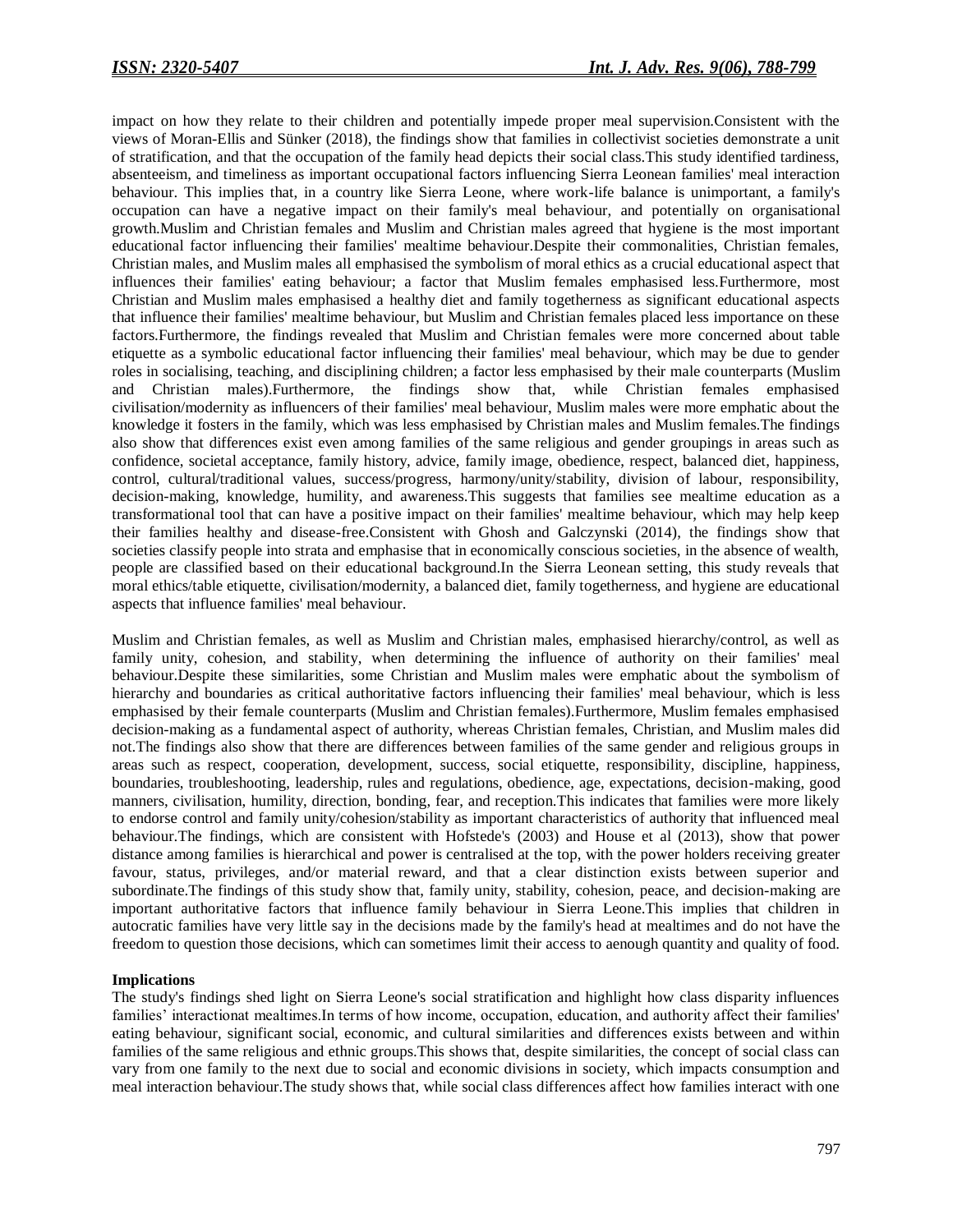another, they also provide a perfect platform for nurturing and developing children's behaviour, and most crucially, for refining their characters for the greater good of society.

Specific factors such as food quality, food quantity, food variety, happiness, and control influence social class distinction at Sierra Leonean mealtimes, but lateness, low participation rate, absenteeism, moral ethics, hygiene, family unity, knowledge sharing, and hierarchy have been highlighted as key influences on families' meal social interaction behaviour.This means that, as a result of class stratification, Sierra Leonean families suffer economic hurdles in terms of not just access to sustainable food, but also face every day social challenges in maintaining a healthy, cohesive, and happy family.Future study should build on these findings to highlight the difficulties that the government faces in resolving these social and economic shortcomings that families face. Understanding the impact of civilisation and/or modernity in deepening the class divide and its repercussions on families' meal social interaction behaviour should also be a priority.

# **Conclusion:-**

The findings of this study show that, social class distinction can be detrimental to families' meal social interaction behaviour because it limits access to not only affordable meals, but can also negatively affect their meal interaction patterns, especially if parents continue to uphold the tenet of frequent absences and lateness at meal times.This means that frequent absences/lateness create a social distance between parents and their children, as well as other family members, which can have a negative impact on the parenting, control, and regulation of children's behaviour. However, it is worth noting that social class fundamentally ensures the instillation of appropriate social etiquette.This demonstrates that respecting table manners at mealtimes is symbolic in the meal behaviour of many families in Sierra Leone throughout the social spectrum, as it serves as a springboard for instilling the proper sorts of behaviour in children.The significance of this is that the dinner table can be a great place for information sharing and/or transfer, allowing parents to teach their children how to behave appropriately at mealtimes. As a result, it provides a conducive environment for children to learn and instil good table manners and basic family ethics, which may guide them in the long run.Adherence to these social etiquettes can significantly reduce family contact with diseases and other health-threatening illnesses. It also implies that following proper social etiquette teaches families the social rights and wrongs, which guides them in learning new things and possibly revisiting old ones.

# **Reference:-**

- 1. Abomaye-Nimenibo, P. D., Samuel, W. A., Abomaye-Nimenibo, B., &Tamunobarasinpiri, C. (2018). The Socio-Economic Dilemma and Challenges of Population Growth of Ogu Urban Town as a Nigerian Rural Community. *Global Journal of Management And Business Research*. 17(6), 55-76
- 2. Abraham, A., Abdullah, I., Gberie, L., M'bayo, T., Cole, G., Blyden, N., & Bangura, Y. (2013). *The Paradoxes*  of History and Memory in Post-colonial Sierra Leone. 1<sup>st</sup> edition. Lexington Books, NY.
- 3. Albon, D., & Hellman, A. (2019). Of routine consideration:'civilising'children's bodies via food events in Swedish and English early childhood settings. *Ethnography and Education*, *14*(2), 153-169.
- 4. Allen, N., & McDermott, P. (2018). Literacy education in rural Sierra Leone: A case study. *Journal of Ethnographic & Qualitative Research*, *12*(3), 193-206
- 5. Bischof, C. (2019). *Teaching Britain: Elementary Teachers and the State of the Everyday, 1846-1906*. First edition, Oxford University Press, Oxford.
- 6. Bulte, E., Richards, P., &Voors, M. (2018). *Customary West African Rural Factor Markets. InInstitutions and Agrarian Development*, Second Edition, Palgrave Macmillan, Cham.
- 7. Cohn, S., & Blumberg, R. L. (Eds.). (2019). *Gender and Development: The Economic Basis of Women's Power*. First edition, SAGE Publications. CA
- 8. Cooper, F. (2019). *Africa since 1940: the past of the present*. Second edition, Cambridge University Press, Cambridge.
- 9. De Mooij, M. (2019). *Consumer behavior and culture: Consequences for global marketing and advertising*. 3rd Edition, SAGE Publications Limited, London.
- 10. Diggins, J. (2018). *Coastal Sierra Leone: Materiality and the Unseen in Maritime West Africa,* First edition, Cambridge University Press, Cambridge.
- 11. Estes, R. J., &Sirgy, M. J. (2019). Global advances in quality of life and well-being: Past, present, and future. *Social Indicators Research*, *141*(3), 1137-1164.
- 12. Ghosh, R., &Galczynski, M. (2014). *Redefining Multicultural Education: Inclusion and the Right to be*  Different. 1<sup>st</sup> edition, Canadian Scholars' Press, Canada